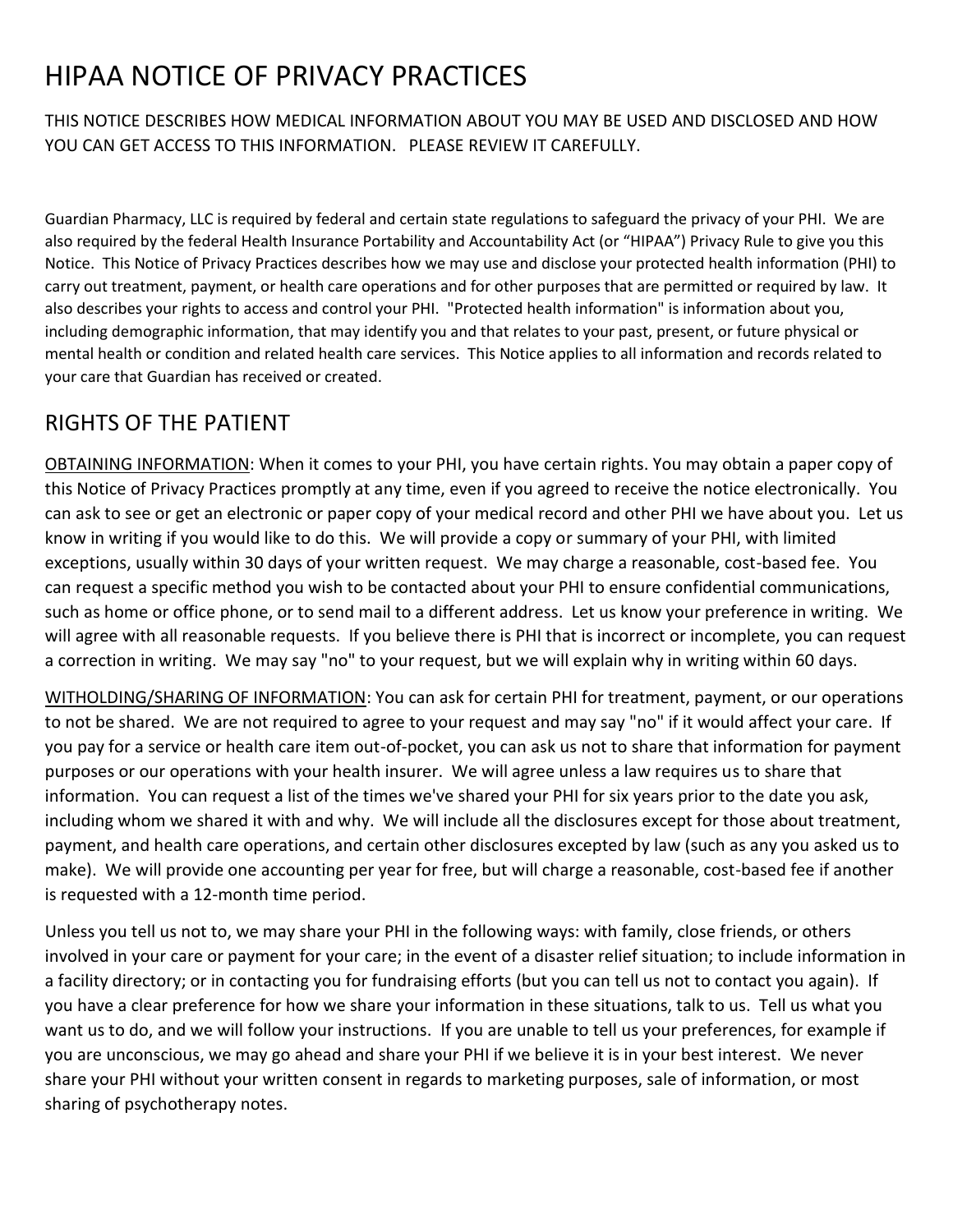ASSIGNING POWER OF ATTORNEY: If you have given someone medical power of attorney or if someone is legally authorized under law to make health care decisions on your behalf, that person can exercise your rights and make choices about your PHI. We will make sure the person has this authority and can act for you before we take any action.

## USES AND DISCLOSURES OF PROTECTED HEALTH INFORMATION

Treatment and Public Health: We can share your PHI in certain situations regarding your treatment or public health. These may include sharing your PHI with other professionals such as pharmacists, doctors, nurses, technicians and other personnel involved in your health care (for example, a doctor prescribing medications for you may need to know what other medications you are taking to protect against harmful drug interactions). We may also disclose your PHI with other third parties, such as hospitals, other pharmacies, and other health care facilities and agencies to facilitate the provision of health care services, medications, equipment, and supplies you may need. For example, we may share your medical information to contact another health care provider to refill a prescription or with your community/facility to follow-up on your care. Overall, this helps us to coordinate your care and make sure that everyone who is involved in your care has the information that they need about you to meet your health care needs. We may also share information about you to prevent disease, help with product recalls, report adverse reactions to medications, report suspected abuse, neglect, or domestic violence, or prevent a serious threat to anyone's health or safety.

PAYMENT: We can use and share your PHI to bill and get payment from health plans or other entities, such as giving information to your health insurance plan so it will pay for your services. For example, we may share your information about what medications were provided to you with your insurance plan, so that we may be paid or reimbursed for your medications. We may also tell your health insurance company about a prescription that you need to obtain prior approval or check if your insurance will pay for the medication you or your physician has requested.

OPERATE OUR PRACTICE: We can use and share your health information to run our pharmacy, improve your care, and contact you when necessary. For example, we may use health information about you to conduct quality assessment and improvement activities or to review the competence or qualifications of health care professionals. When an individual dies, we can share that individual's PHI with a coroner, medical examiner, or funeral director. We can also share PHI for communications between other administrations such as organ procurement organizations, health research, workers' compensation claims, law enforcement purposes, health oversight agencies, or special government functions such as military, national security, and presidential protective services. We can also disclose PHI in response to a court or administrative order or subpoena or when state or federal law requires it, including with the Department of Health and Human Services. We may share your information with third-party business associates, which are vendors that perform various services for us. For example, we may disclose your medical information to a vendor that provides billing or collection services for us.

OUR RESPONSIBILITIES: We are required by law to maintain the privacy and security of your PHI, to provide you with notice of our legal duties and privacy practices with respect to PHI, and to notify affected individuals following a breach of unsecured PHI. We will inform you timely if a breach occurs that may have compromised the privacy or security of your PHI. We must follow the duties and privacy practices described in this notice and give you a copy of it. We will not use or share your PHI other than as described here unless you give permission